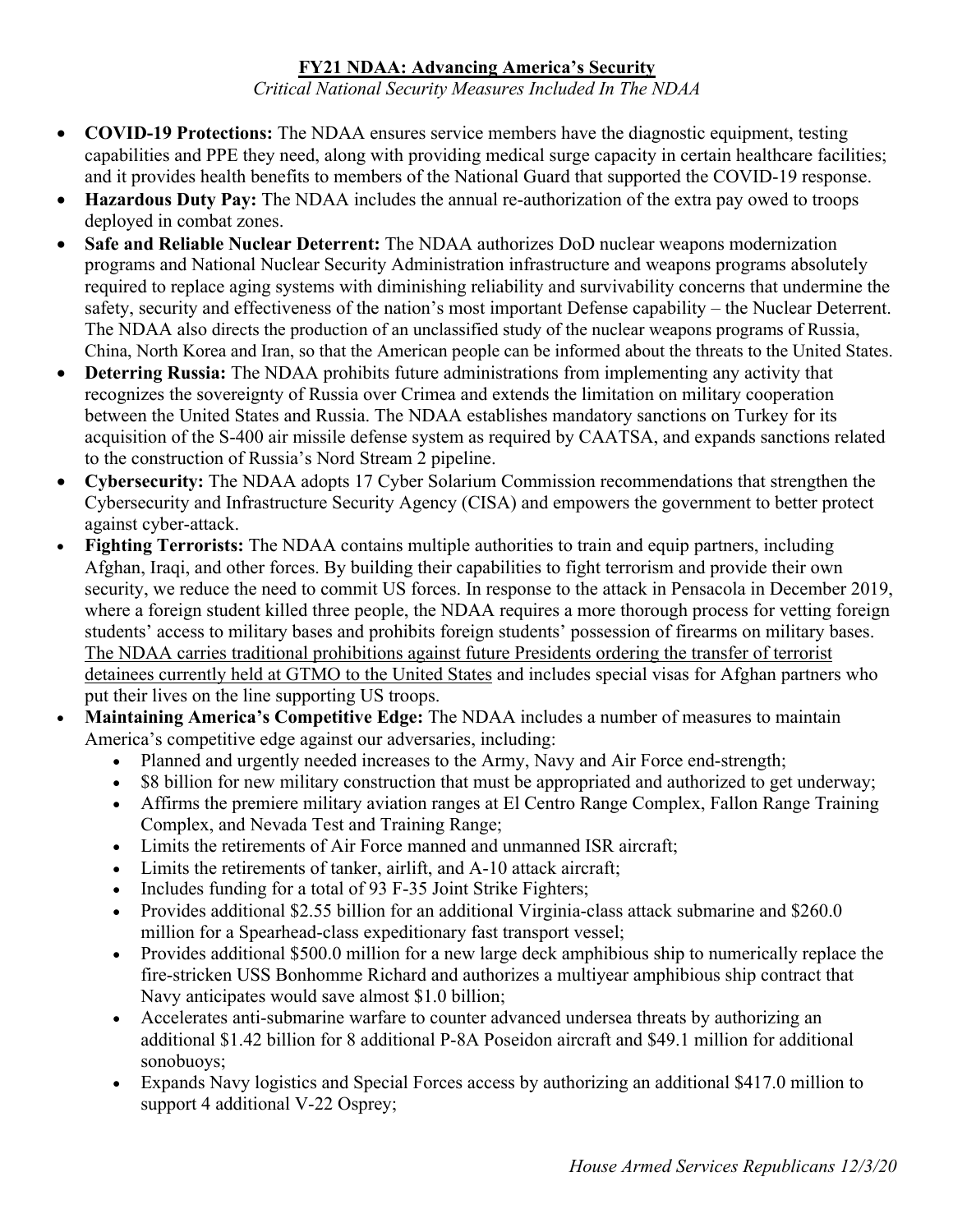- Supports the budget requests for 12 F-15 EX aircraft and 24 F/A-18 E/F Super Hornets, to include additional \$28.0 million for Super Hornet advance procurement;
- Supports the budget requests for the Army's Future Vertical Lift efforts to include Future Attack Reconnaissance Aircraft and Future Long-Range Assault Aircraft; and
- Provides additional \$375.0 million for an additional 60 Stryker Combat Vehicles to address an identified Army unfunded requirement.
- **Reforming How the Pentagon Does Business:** The NDAA expands reform efforts across the DOD to include the efficacy and efficiency of the Department as a whole as well as reforming the capability requirements process and weapon system sustainment activities. The NDAA establishes a new requirement for quarterly briefings on eliminating the gaps and vulnerabilities in the National Technology and Industrial Base.
- **Ensuring Innovation:** The NDAA authorizes an additional \$350 million in defense science and technology efforts to invest in emerging technologies and critical research areas including biotechnology, AI, hypersonics, and directed energy. It formalizes the "Hacking For Defense" program, and restores \$40 million in funding for the program,
- **Artificial Intelligence**: The NDAA elevates the Joint Artificial Intelligence Center as a direct report to the Deputy Secretary of Defense and adopts many National Security Commission on Artificial Intelligence Commission recommendations that accelerate the DoD's adoption of AI-enabled capabilities.

## **Support For Troops And Their Families**

- **Support for Military Families:** The NDAA includes a number of reform efforts prioritized by Ranking Members Thornberry (R-TX) and Kelly (R-MS) to better support military families. These include efforts to address the childcare shortage for military families, reforms to programs that support military families with children with special needs, and improved voting access and support for overseas servicemembers and families.
- **Improvements to Military Family Housing**: Overdue improvements include improved identification and remediation of severe environmental hazards, support for families displaced for mold and other hazards, and liaisons for families with special needs children.
- **Mental Healthcare:** In light of high rates of military suicide, the NDAA initiates mental healthcare reforms for service-members, family members and retirees and seeks to improve the effectiveness of suicide prevention programs in the Department of Defense.
- **Preventing Sexual Assault and Harassment:** Sexual assault and harassment continue to be a persistent issue in the military. The NDAA includes additional reforms designed to improve reporting, improve and protect the rights of victims, and provide for more effective responses for sex-related offenses.

## **Additional National Security Tools From Beyond The Armed Services Committees**

- **Solidarity with Israel:** The NDAA includes the United States-Israel Assistance Act.
- **National Emergency Alert Systems:** The NDAA includes AMBER Alert nationwide Act, expanding the AMBER Alert system to include airports, maritime ports, border crossing areas and points of entry, and the Reliable Emergency Alert Distribution Improvement Act, modifying how citizens receive emergency alerts.
- **Keeping Faith With Our Veterans:** The NDAA expands eligibility for the HUD-VA Housing Assistance Program to include veterans who were previously excluded. The NDAA also expands the ability for the VA to provide legal assistance for veterans and dependents, and healthcare via telemedicine- a vital resource for veterans during the COVID-19 pandemic.
- **Supporting Federal Civilian Employees:** The NDAA will allow federal employees to carry over leave unused due to COVID-19. It also extends paid parental leave to the TSA and FAA.
- **Combats Money Laundering and Human Trafficking:** The NDAA contains efforts to improve U.S. coordination and information sharing to combat international human trafficking and reauthorizes a stronger, survivor-led, U.S. Advisory Council on Human Trafficking. The NDAA also strengthens tools to combat money laundering and the financing of terrorist programs.